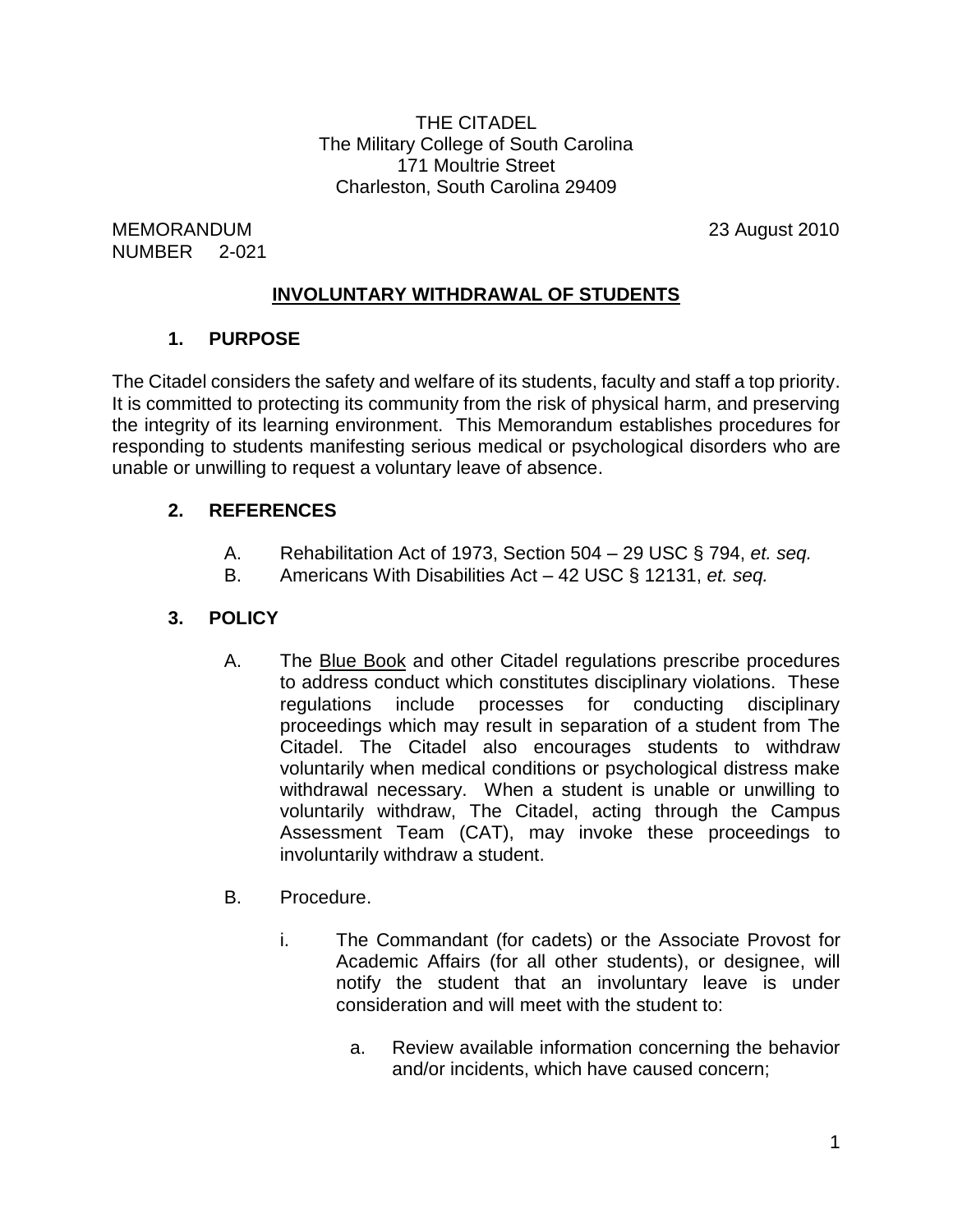- b. Provide the student with a copy of this policy and discuss the implications of and procedures relating to an involuntary leave of absence;
- c. Provide the student with an opportunity to explain his/her behavior; and
- d. Discuss options available to the student, including counseling and voluntary withdrawal. Wherever possible and appropriate, the student will be encouraged to take a voluntary leave of absence.
- ii. Review of Medical Records/Evaluation. The CAT may inquire into the student's current condition, including requesting recent mental health information and records or referring the student for a mandatory evaluation by an appropriate mental health professional or other appropriate professional. The CAT must confine its inquiry to information and records necessary to make a determination. The CAT may not insist on unlimited access to confidential information or records.
	- a. The licensed health professional may be selected by The Citadel to evaluate the student, so long as there is no cost to the student for the evaluation.
	- b. Students referred or mandated for evaluation shall be provided written notice of the referral, and be given a copy of this policy.
	- c. Prior to the evaluation, the student will be required to sign a written authorization allowing the exchange of relevant information between the health professional conducting the evaluation and The Citadel.
	- d. The evaluation must be completed within five (5) business days from the date of the referral letter, unless an extension is granted by the CAT. The student may elect to have a licensed health professional of his/her choosing, accompany him/her to the evaluation. This individual is limited to observing the evaluation; he/she is prohibited from actively participating.
	- e. The health professional conducting the evaluation shall make an individualized and objective assessment of the student's ability to safely participate in The Citadel's program. This assessment shall include a determination of the duration, nature and severity of the risk posed by the student to the health and safety of himself / herself or others, the likelihood that the potential harm will occur, the imminence of the potential harm, and whether reasonable modifications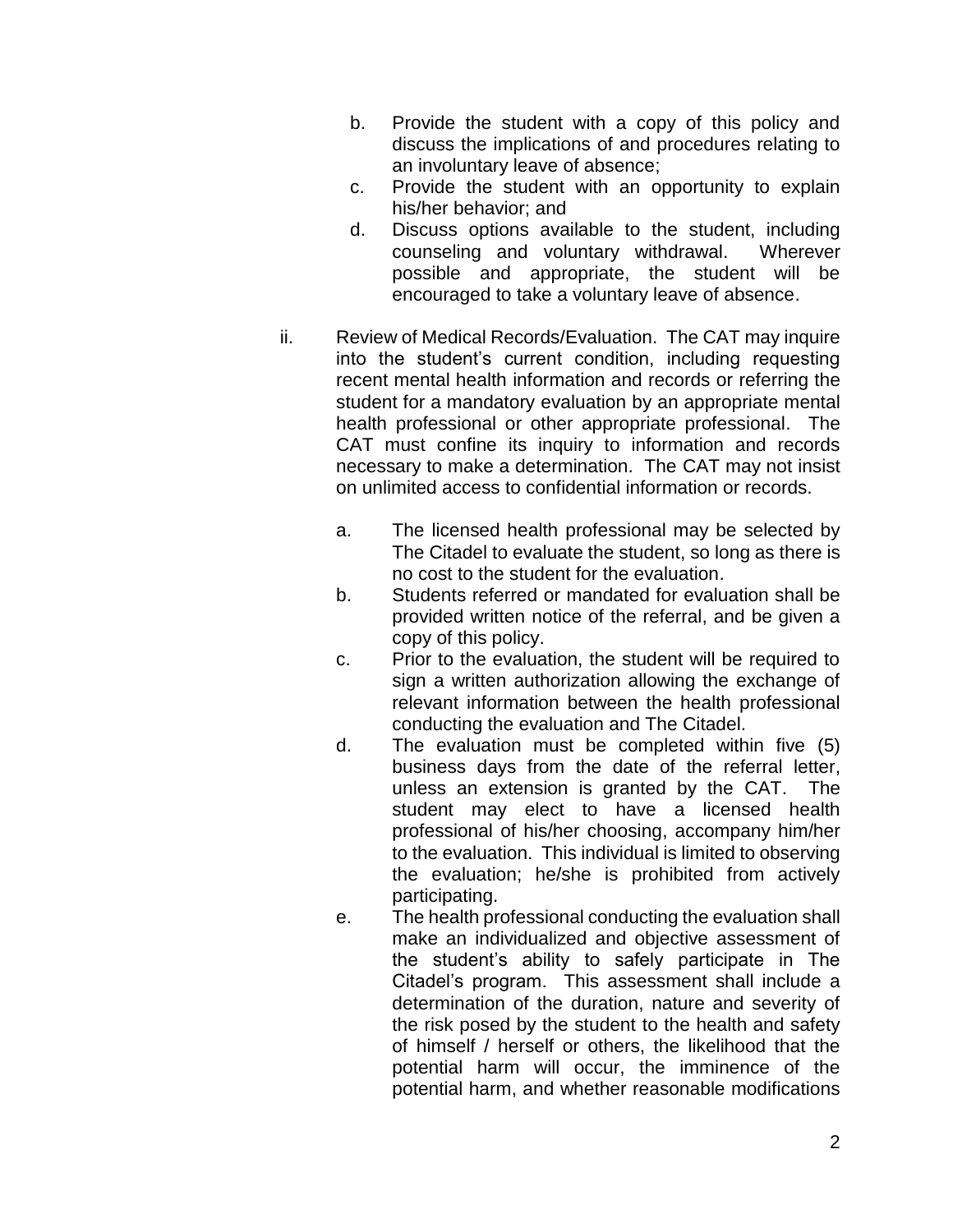of policies, practices or procedures will sufficiently mitigate the risk.

- f. Upon completion of the evaluation, the health professional shall issue a written evaluation report to the CAT. A copy of the report will be provided to the student, unless, in the opinion of the professional, it would be damaging to the student to do so.
- iii. Review and informal hearing. Prior to making its decision, the CAT will review the student's medical records, the report of the health professional identified in paragraph ii, and any other information from the student's education records it deems relevant. Unless waived by the student, the CAT will also provide the student the opportunity to appear personally before it and provide relevant information, in accordance with the following provisions. The CAT may conduct the hearing and reach a decision in the absence of a student who fails to appear after notice is given.
	- a. If the student has been temporarily suspended, the suspension shall remain pending completion of the informal hearing, but may be granted access to The Citadel campus to attend the hearing, or for other necessary purposes, upon written authorization by the Commandant of Cadets or the Provost, as appropriate.
	- b. The hearing shall be informal and non-adversarial. The student shall authorize, in writing, the disclosure of medical records, documents, and other information as deemed relevant to the CAT's determination. If the student refuses to provide authorization, the hearing may proceed, but the absence of such information shall be noted by the CAT during the hearing.
	- c. During the hearing, the student may be assisted by a family member and a Citadel faculty or staff member or a licensed health professional of his/her choice, whose role is to advise rather than actively represent the student. Advisors are not permitted to participate or speak directly to the CAT. The student may present relevant information and will be given the opportunity to ask questions of any individual appearing at the hearing.
- iv. The CAT shall determine if (a) the student represents a direct threat to the health and safety of the student or others, and (b)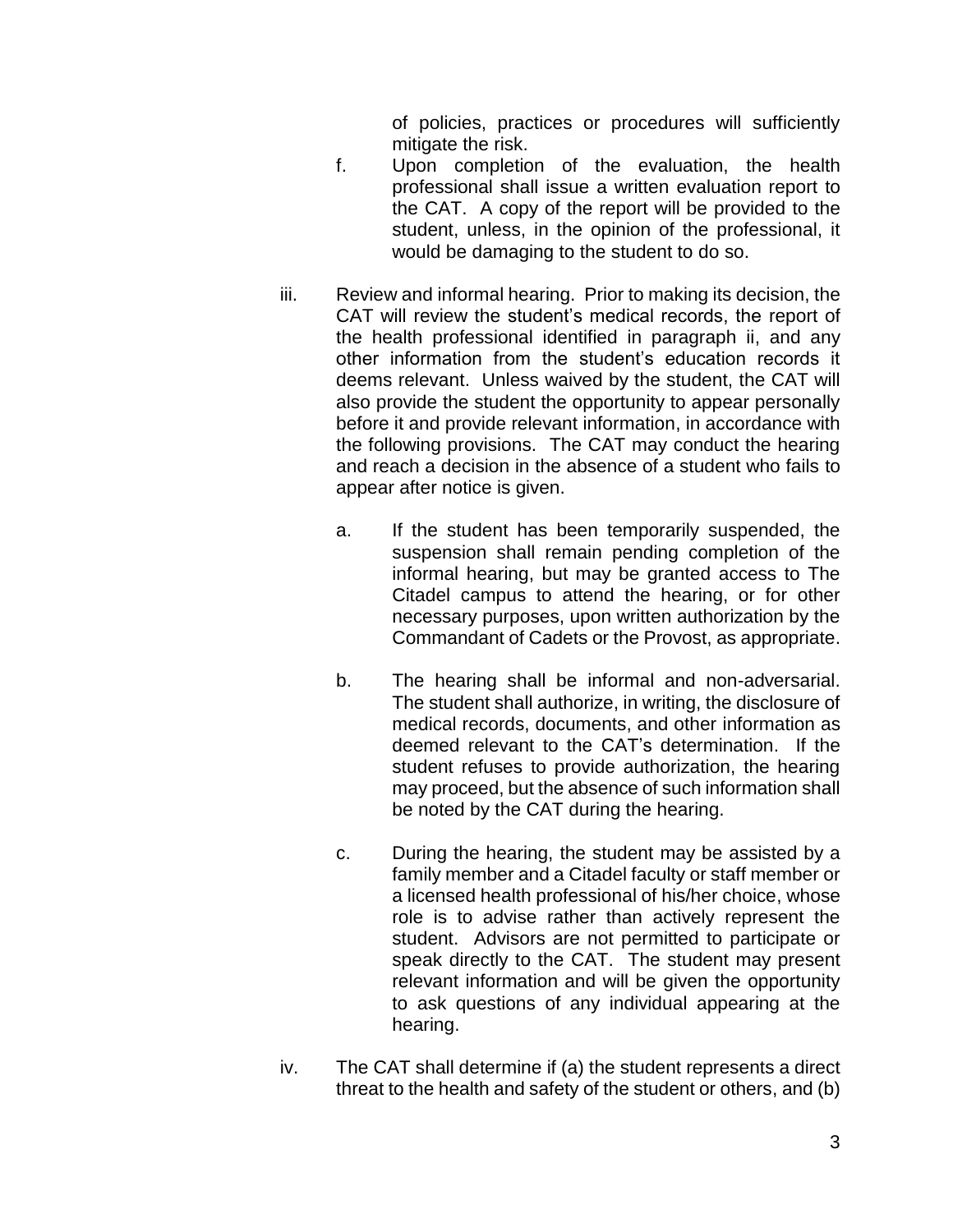the risk cannot be eliminated or reduced to an acceptable level through accommodations. This assessment shall include a determination of the duration, nature and severity of the risk posed by the student to the health and safety of himself / herself or others, the likelihood that the potential harm will occur, and the imminence of the potential harm. In reaching its decision, the CAT shall consider all information before it, but is not required to rely solely on the opinion(s) of any medical or mental health professional.

- v. If the CAT concludes that a student should receive an involuntary withdrawal, it shall make such recommendation to the President, along with any stipulations it deems reasonable concerning:
	- a. Accommodations for withdrawal from classes and refund or credit of tuition or other fees,
	- b. Interactions with the campus community during the period of withdrawal, and
	- c. Conditions for return.
- vi. The student shall be provided written notice of the President's decision, stating the reasons therefor, and also advising the student of the right to request reconsideration.
- C. Reinstatement
	- i. A student who has been involuntarily withdrawn must submit a formal request for readmission, which shall be considered by the CAT pursuant to Memorandum 2-22. Among other information the CAT may require, the student shall provide competent medical evidence that:
		- a. The medical/psychological condition no longer exists;
		- b. The medical/psychological condition is sufficiently under treatment so as to remove any substantial likelihood of reoccurrence of the situation which caused medical review; or
		- c. The student is no longer a direct threat.
	- ii. The CAT may also require the student, at the student's cost, to undergo a medical evaluation by a licensed mental health professional of the school's choosing. The results of such evaluation must be disclosed to appropriate Citadel personnel.